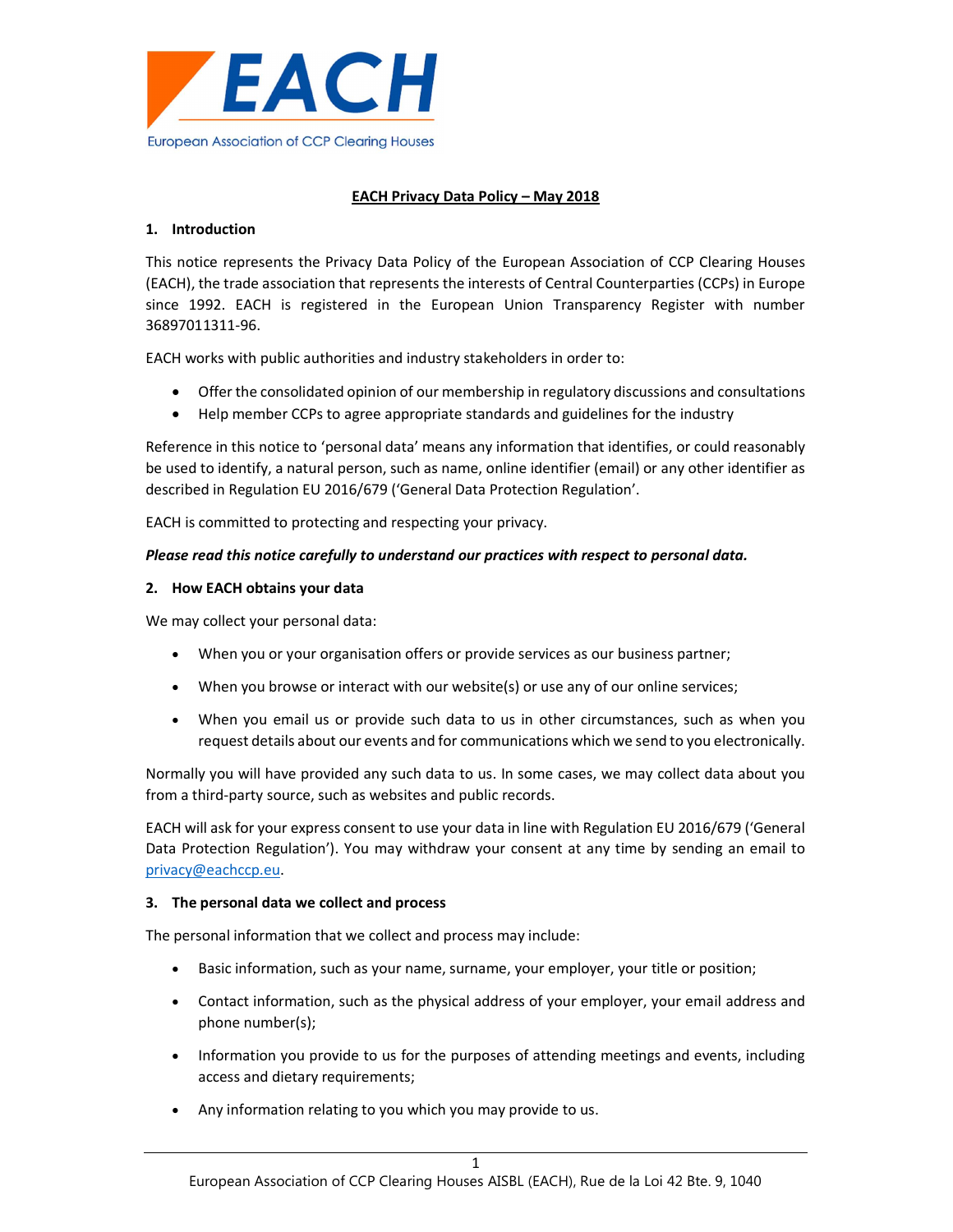

### 4. How we use your personal data

Whether we receive your personal data described in section 3 above directly from you or from a thirdparty source, we will only use your personal data in connection with our ordinary professional activities (including the fulfilment of our legal or regulatory obligations). This may include:

- Relaying information by communicating with you electronically in relation to events which we organise, information we publish or those we may sponsor or partner with any other organisation with whom we work with;
- Managing and securing the access to our offices, systems and online platforms;
- For any purpose related to the foregoing or for any purpose for which you provided the personal data to EACH.

If you have given us your express consent, we may process your personal data for additional purposes. You may withdraw your consent at any time by sending an email to privacy@eachccp.eu. Additional purposes for which we may process your personal data may include:

- Communicating with you with respect to, announcements and for events which may be of interest to you;
- Distributing surveys or materials;
- Gathering information regarding your preferences to improve the quality of our communications and interaction with you, such as through website analytics; and
- Any other purpose for which you have given consent.

## 5. How we share your personal data

EACH will only share your data in accordance with applicable data protection laws and will take appropriate safeguards to ensure its integrity and protection.

## 6. Keeping your personal data secure

We will take appropriate technical and organisational measures against unauthorised or unlawful processing of your personal data and against accidental loss or destruction of, or damage to, your personal data in accordance with our internal security procedures covering its storage, access and destruction.

## 7. Retaining your personal data

We will delete your personal data when you withdraw your consent or when the data is no longer valid due to circumstances such a change of job.

## 8. Your rights regarding your personal data

In addition to your rights under applicable data protection legislation such as Regulation EU 2016/679 ('General Data Protection Regulation') and where we are permitted or required by applicable law and regulation and by our professional obligations, we will provide you, upon request, with a copy of your personal data and we will correct any errors identified by you. Except as set forth above, we will not use your data for any automated decision making or any profiling and you have the right to restrict